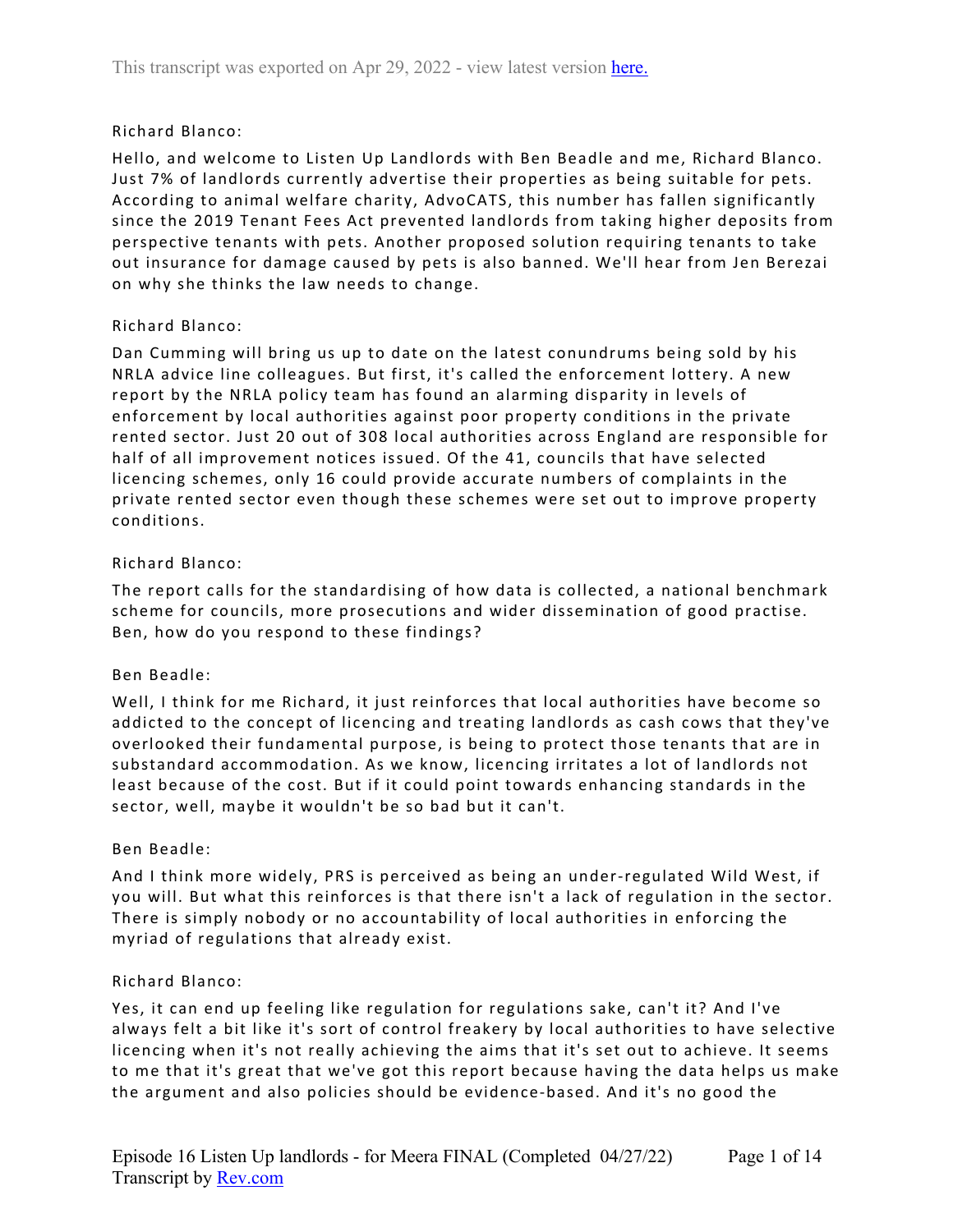government coming up with more laws or more regulations that can't be properly enforced.

### Ben Beadle:

That's exactly right, Richard. And I think if you read this alongside the Public Affairs Committee report and also the National Audit Office report at the start of the year, both of those said that there was no proper strategy for the sector. Both of those said that the enforcement regime was weak and failing the very people it was meant to protect, were actually here's your evidence. Freedom of information requests that tell a very sorry story about the state of regulation and enforcement of that regulation in the private rented sector.

### Richard Blanco:

Yes. I mean, what causes me to want to tear my hair out if I had any Ben is-

### Ben Beadle:

Tear your beard out.

## Richard Blanco:

Yes, tear my beard out. Is the fact that we've heard this all before. I'm sure I heard some of this stuff in the rogue review in 2008.

### Ben Beadle:

I mean, there's nothing new in this. The issues have been with us forever in the day. But I think they just become more and more pronounced now because we have the vehicle through the Renters' Reform Bill that we are likely to see at some point during the spring or certainly the white paper.

# Ben Beadle:

We've got serious supply issues in the sector and if we are not careful, we are going to be forcing people down a very slippery slope of living in substandard accommodation without any real prospect of improving it in the short to medium term.

### Ben Beadle:

So I think all of these issues are coming together compounded by the cost of living crisis as well and I think we do have the opportunity to be able to deal with this. But setting out the issues in such stark terms, there really does leave very little choice for it not to be dealt with, I would've thought.

# Richard Blanco:

Well, we're joined by co-author of the report, Samantha Watkins from the NRLA policy team. Sam, thanks very much for joining us.

### Samantha Watkin: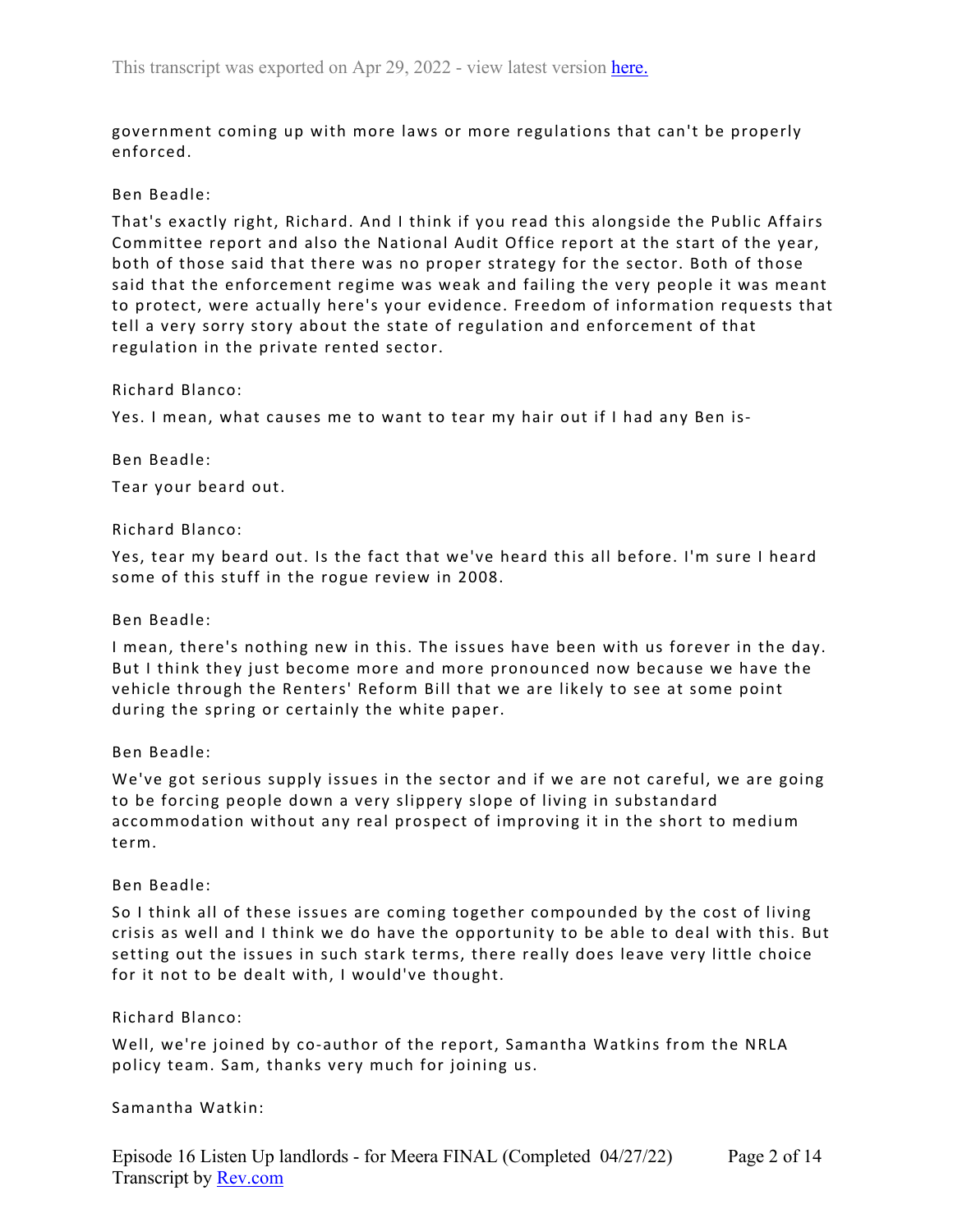Thank you very much for having me.

## Richard Blanco:

Yes, it's great to have you on the programme. Thanks. Let's start by looking at the bigger picture, Sam. Now Michael Gove spoke of the inadequacy of so many private rent sector homes tat a recent shelter conference. How fair is that comment?

### Samantha Watkin:

I don't think this statement by Mr. Gove really shows the full picture of the PRS. The majority of landlords comply with regulations in the sector but there is a small minority of criminal landlords that ignore the law when it comes to enforcement. It is up to local authority to use their significant enforcement powers to root out these criminals out of the sector.

## Samantha Watkin:

However, as you've stated, our research shows that this is simply just not the case. It is often not the case. And instead of using their powers to identify and tackle the small number of criminals, local authorities often prefer to penalise good landlords through blanket licencing schemes that have little to no effect.

## Samantha Watkin:

This serves to increase the cost for majority of landlords, because these licence fees can be expensive, who wish to provide good quality homes while doing little to stop the criminal landlords who will continue to ignore their legal obligations and therefore it is the tenant who suffers with substandard property.

### Richard Blanco:

Now 50% of enforcement of HHSRS was undertaken by just 20 local authorities and most prosecutions were carried out by only 17. What might be the reasons for this Sam? Why is it that so few local authorities are really kind of getting stuck in with enforcement?

### Samantha Watkin:

The low rate of prosecution suggest that while not enough HHSRS inspections are taking place relative to complaints, there is a further bottleneck after initial action is taken. This may reflect the cost and complexity of the current legislation. Local authority budgets have shrunk considerably for housing enforcement, with their spending has been reduced by up to 45% between 2009 and 2019. So follow up enforcement is also very costly and recovering these costs generally do not match the amount spent to enforce.

# Samantha Watkin:

As a result of this, prosecution strain tight budgets even further, deter local authorities from taking follow up action and at the same time, the burden on landlords when it comes to regulation has grown even more complex over the years.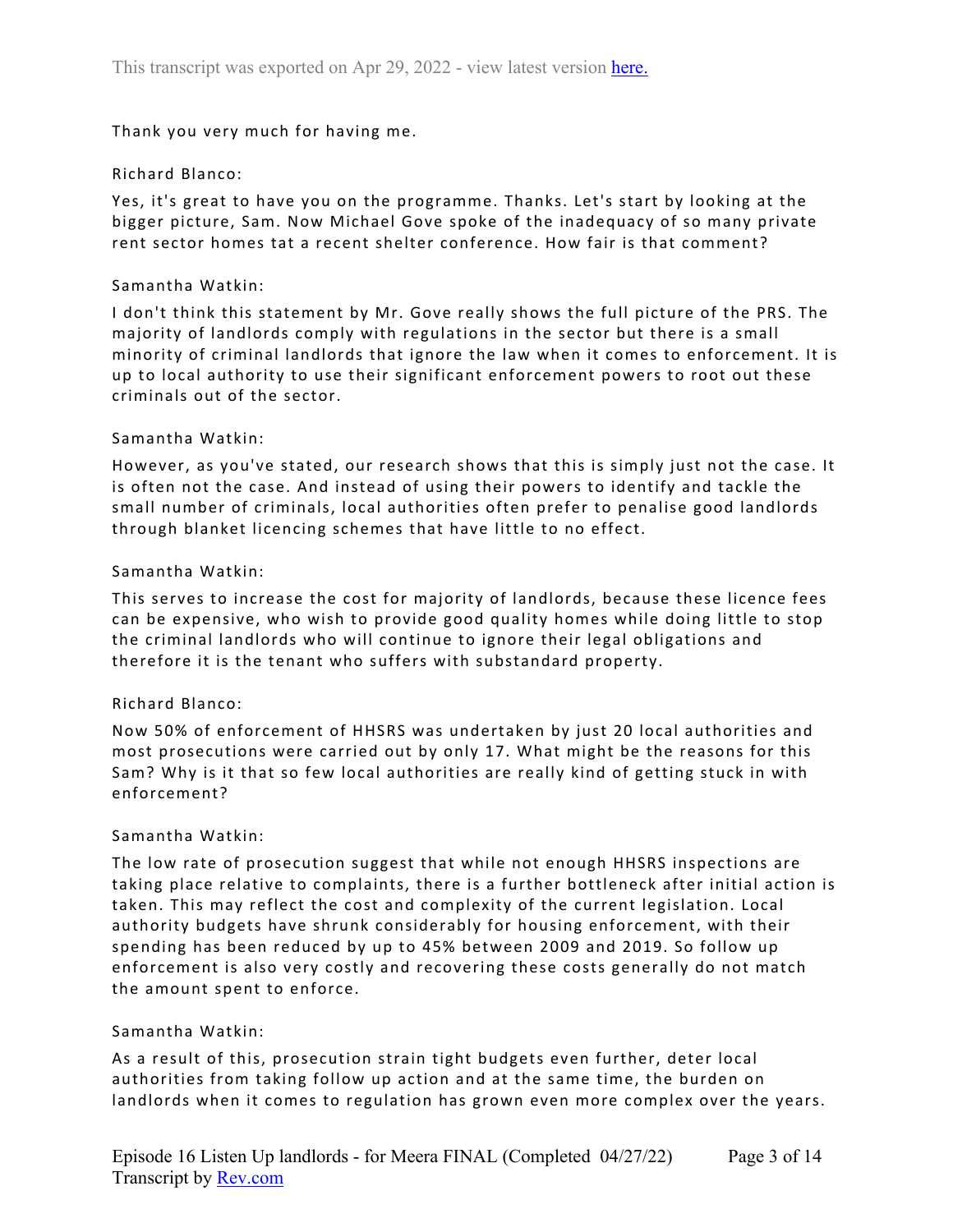# Samantha Watkin:

There is currently 168 pieces of legislation that landlords must comply with often cross-cutting with each other. The complexity of this legislation has been cited in the past as burden to local authority enforcement. It does appear to be the case based on the small number of prosecutions that have taken place over the last three or four years.

## Ben Beadle:

And Sam, you highlight the issue of underfunding for local authority enforcement. But is there any prospect of this being addressed, do you think?

## Samantha Watkin:

What the government needs to do, is to give local authorities more money, more funding because as already stated, 45% of their funding has gone over the last 10 years. So what government needs to do in order to address this is give local authorities more financial aid so they're able to recruit more staff, train more environmental health officers and therefore provide a better service to both landlords and tenants when it comes to housing enforcement. So it comes down to money.

## Ben Beadle:

Yeah, and essentially what the report is suggesting is that there needs to be an upfront investment in that enforcement before anything becomes circular in selffunding in terms of low authorities keeping the penalties, right?

# Samantha Watkin:

Correct. Absolutely, yes.

# Ben Beadle:

And in terms of the report itself, it's got some recommendations in there. But what are the benchmarking and best practise sharing opportunities do you think here?

### Samantha Watkin:

Well, one of the things that I think that local authorities should do as matter of best practise anyway, is they should report annually to the government on the true number of... Let's focus on property inspections, for example. So how many property inspections do to each year? And this report should include generally the number of physical property inspections performed, whenever they've taken a formal or informal approach and what was the outcome of that particular action. By focusing on the number of physical inspections rather than HHSRS inspections, local authorities can evidence the value of informal enforcement.

### Samantha Watkin:

And what they should do is there should be a national benchmark scheme so these best practises can be shared amongst all the councils in England. So each local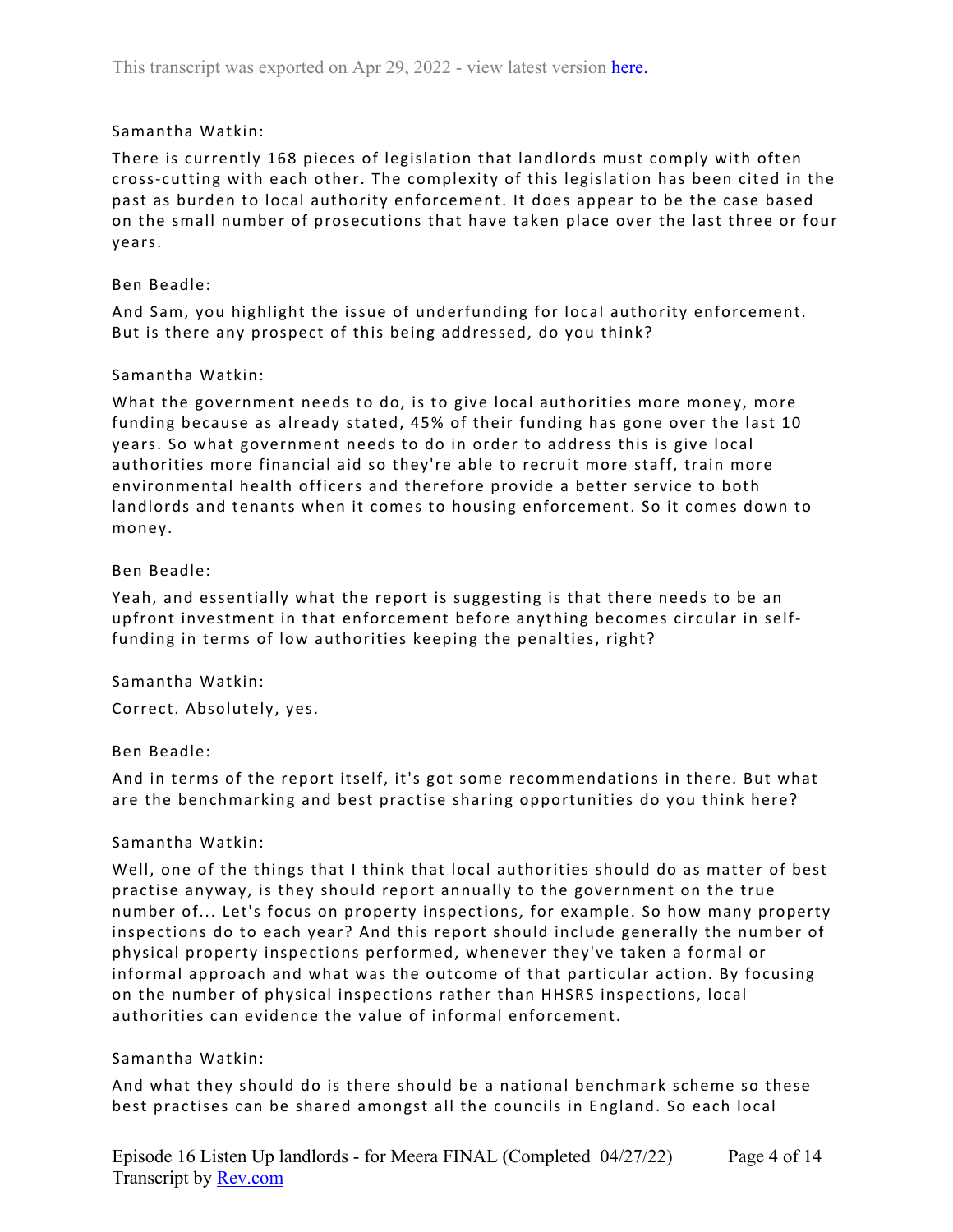authority is able to do the best they can when it comes to housing enforcement and providing the best service they can to tenants and landlords.

## Richard Blanco:

Let's come on to selective licencing, Sam. Only 16 out of 45 local authorities with a selective licencing scheme record whether complaints are social or private. I mean, what are the implications of this?

### Samantha Watkin:

The poor record keeping from these local authorities particularly the ones that have got selective licencing is particularly concerning. It's very concerning in fact. Given the substantial fees involved in applying for a selective licence, landlords have a reasonable expectation that these schemes provide evidence they are working to address the issues with property management and social behaviour, whatever that scheme in particular has been introduced on.

## Samantha Watkin:

However, as I already stated, 16 out 45 local authorities with selective licencing schemes, don't record their social housing and their private housing complaints separately. As a result, it is unclear how these local authorities are identifying progress in improving property management and it certainly leaves a lot of question marks when it comes to a local authority wanting to renew that scheme or introduce further licencing schemes in that particular area.

# Richard Blanco:

Yeah, this is a big question I think Sam, because we're often asking local authority to show that selective licence scheme is actually working and that there's evidence to suggest that it's working. And what your report does rather fabulously is show that actually very few local authorities can genuinely hand on heart do that.

### Samantha Watkin:

That's correct, absolutely.

### Richard Blanco:

Yeah. I mean, the report seems to suggest to me that selective licencing is not about evidence-based action. Is this actually just a backdoor way of funding private rented sector departments in local authorities?

### Samantha Watkin:

I would say so, yes. So what happens sometimes when it comes down to a local authority either introducing or renewing a selective licence scheme, sometimes it just comes down to politics. Where even though the council officers might not have any will and know they don't have the resources and the manpower to enforce that scheme, sometimes often is a political decision.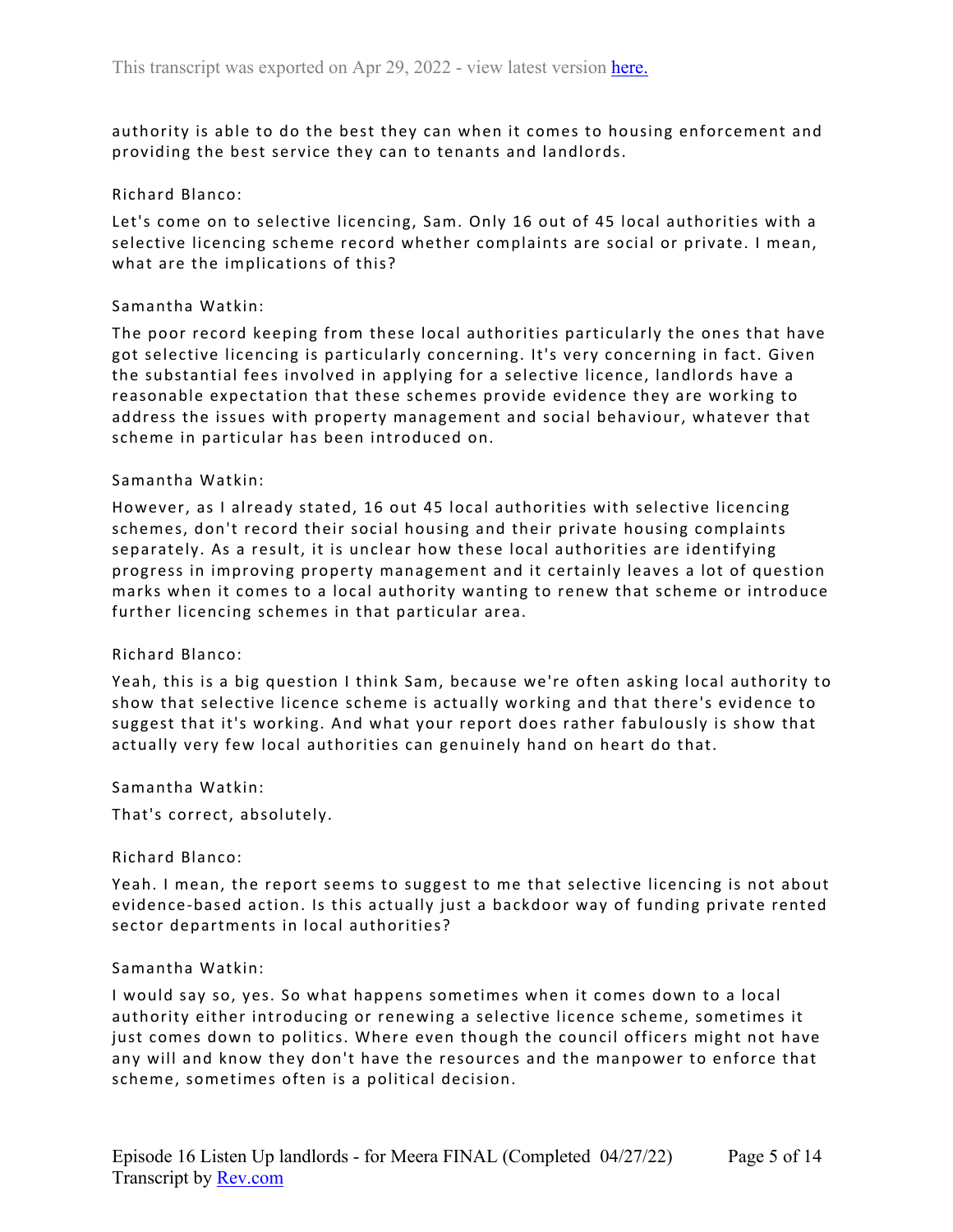## Samantha Watkin:

What needs to happen is local authorities really need to think carefully about this. They really need to consider alternative means rather than go straight to blanket licencing because often local authorities raise huge sums, huge, huge sums of money and that money is ring fenced. It can only stay within the selective licencing scheme.

### Samantha Watkin:

But our research has shown that a lot of these councils when they're introducing these schemes are not doing the inspections, they're not prosecuting landlords, they're not issuing civil penalties. Basically they're sitting on a large pot of money and nothing is being done about it so that they're able to hire all these administrative staff who can deal with your licence applications. But when it comes the actual physical inspections of the properties and carrying out what they're supposed to under a discretionary licencing scheme, half the time it's simply not happening.

## Ben Beadle:

Indeed Sam. And in my own scenario I am the proud owner of certificates on the wall that say this licence should not be seen as an endorsement of quality or safety and there's no guarantee that someone's looked at the property. I mean, seriously with a load of old rubbish but there we go.

### Ben Beadle:

Talk to me about informal enforcement because many local authorities say that they prefer this. And I think that we would encourage that landlords where they have fallen foul to remedy things and that's a good way of making work. But it doesn't always get picked up in the figures, right?

# Samantha Watkin:

Our latest research piece showed that, it made it clear that many local authorities do define and record as for example, [inaudible 00:13:05] on HHSRS. They don't record and define these inspections consistently. There is an inconsistent approach to this. So what this does, it makes it difficult to compile a true picture of the number of physical inspections that identify poor property conditions.

### Samantha Watkin:

So many local authority responses provided additional context to the HHSRS inspection figures saying that an informal visit was not recorded. Therefore, if an HHSRS inspection was done within this informal visit, it wasn't recorded, they didn't count it and they moved on.

### Samantha Watkin:

For example, London Borough of Barnett do not separate HHSRS inspections within their records. Instead, all property visits are reported. And as a result Barnett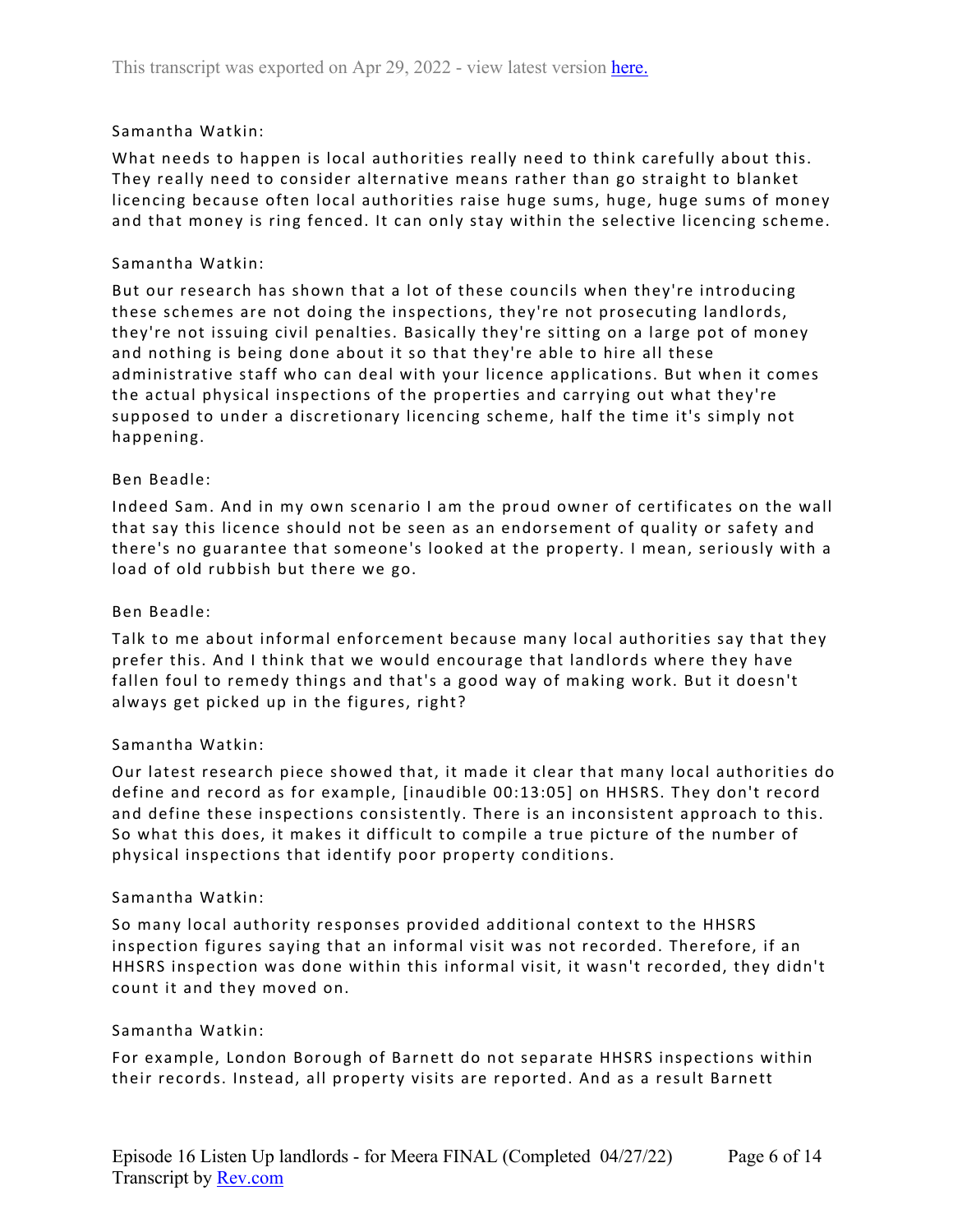reported performing 3,290 HHSRS inspections in three years, which is significantly more than the number they're received.

## Samantha Watkin:

However, less than 1% of inspections lead to the service of an improvement or hazard awareness notice. So this inconsistent approach to recording inspections means that they are likely to be substantial number of untracked informal inspections taking place across the country.

## Richard Blanco:

I'm looking into my crystal ball Sam, and I'm trying see if I can see any hope for joined up thinking or some kind of streamlining of enforcement measures. And I'm wondering if proposals for the Decent Home Standard, this is where the government in their levelling up white paper so that they would consult on the creation of a new Decent Home Standard. Do you think there's any hope that when the government looks at that we might be able to do some streamlining or joined up thinking around enforcement measures?

## Samantha Watkin:

I hope so, I'm very optimistic on that. I think should be a national benchmark scheme where each local authority is required to report to the government. And using the data gathered via these reports, the government should identify high performing local authorities and ask them to share best practises within other local authorities so it improves outcomes across England. I'm hoping this will happen, I'm very optimistic and I think it would be a good step forward and certainly help address the issue of streamlining enforcement measures across the country.

# Richard Blanco:

Okay. Well, Sam Watkins thanks very much for joining us.

Samantha Watkin:

Thank you very much.

### Ben Beadle:

Let's go over to the NRLA advice line now, for our usual catch up. And we are joined by compliance specialist, Dan Cumming. Welcome, Dan. We're in a fast moving lettings market at the moment, what issues are coming up for landlords?

### Dan Cumming:

Lots of landlords as with their tenants facing the good cost of living crisis. Still getting lots of calls by that how we can help landlords assist with their tenants. We've had some recent news about the Trecarrell house case, calls relating to that as well.

### Richard Blanco: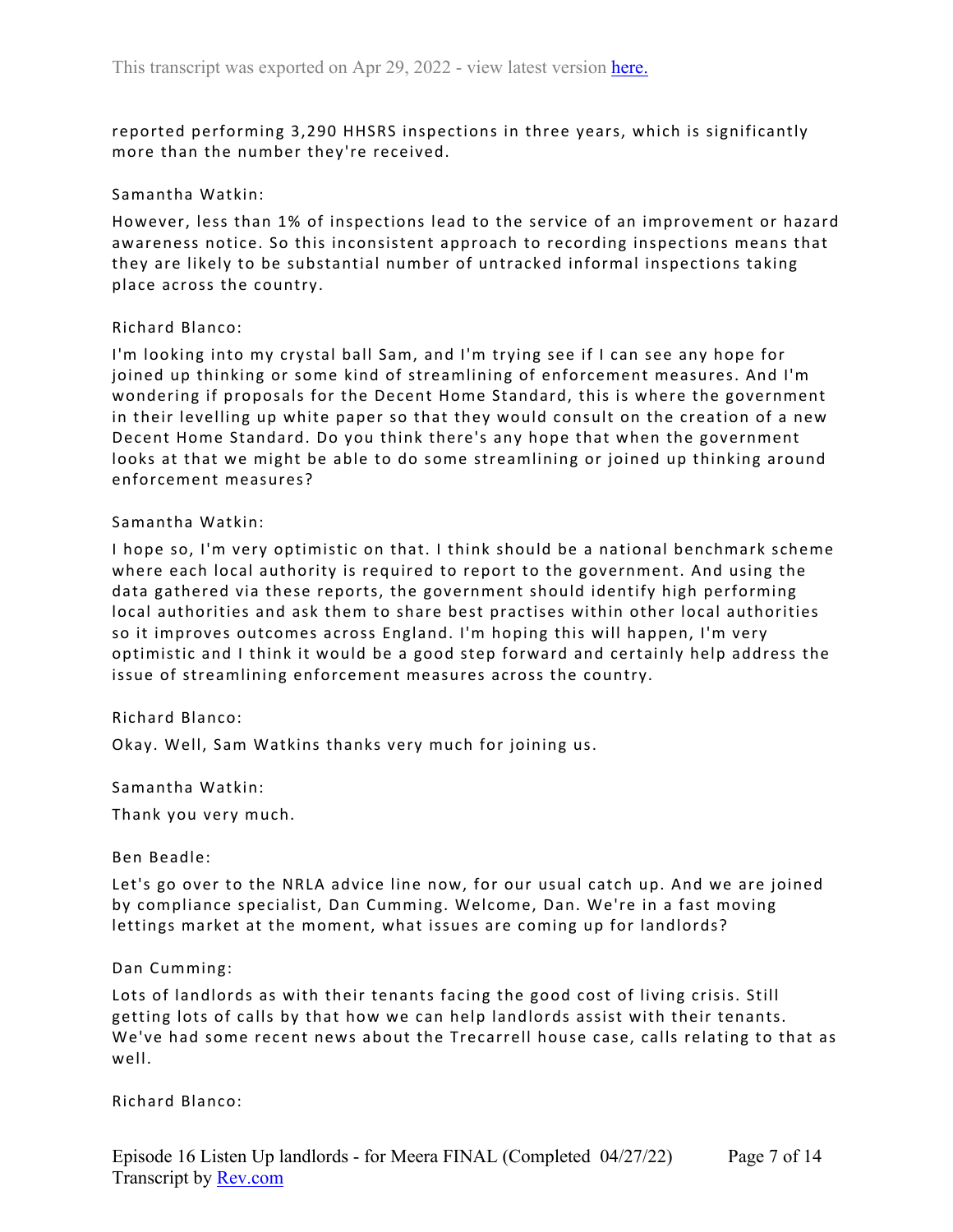Oh now, I hadn't realised that the Trecarrell house gas safety case was still around Dan. This is where a court in Cornwall ruled that section 21 notice could only be lawfully served if a valid Gas Safety Certificate had been given to the tenant crucially before the start of the tenancy. But there's some good news, isn't there?

## Dan Cumming:

We had an appeal that was heard. They said, if you've got the gas safety, that should have been there at the start. And you've served that even if it's a little bit late as long as it's before section 21 and you've got the newest one. You've served both of those, you're all set. The tenant then appealed that decision. The latest news is that the Supreme Court have decided they don't want to hear this appeal.

### Richard Blanco:

You say a bit late Dan. But do you have to serve the Gas Safety Certificate within 30 days of the tenant moving in or could you serve it the day before you serve a section 21 notice?

## Dan Cumming:

Ideally you'd do it all before they move in. But what this case tells us is as long as it's before the section 21, then that will be okay which is a good thing. There are a lot of forms and documents that need to be signed at the start of the tendency. That's why we offer a start of tendency checklist that landlords can go through. We've also got our document receipt form and they're really useful tools in your management of your tendency.

### Richard Blanco:

I love a good checklist Dan. I don't know how you-

Dan Cumming:

I think we all.

## Richard Blanco:

But I think it's a great idea to do that, to get the tenant to sign the checklist to say what they've received and it also makes sure that you remember what stuff you should be sending them. There's things like how to rent booklet and stuff like that. Isn't there as well to remember?

### Ben Beadle:

There is and I think this is all about trying to keep landlords the right side of the law and I think you can't go too far wrong with the checklist. And as we know, we would much rather have all of the documents signed and delivered up front. So for those of you that haven't got the checklist yet, then log onto the site and download it.

### Richard Blanco:

Well, thanks again Dan and we'll see you soon. Do you have a cat or a dog, Ben?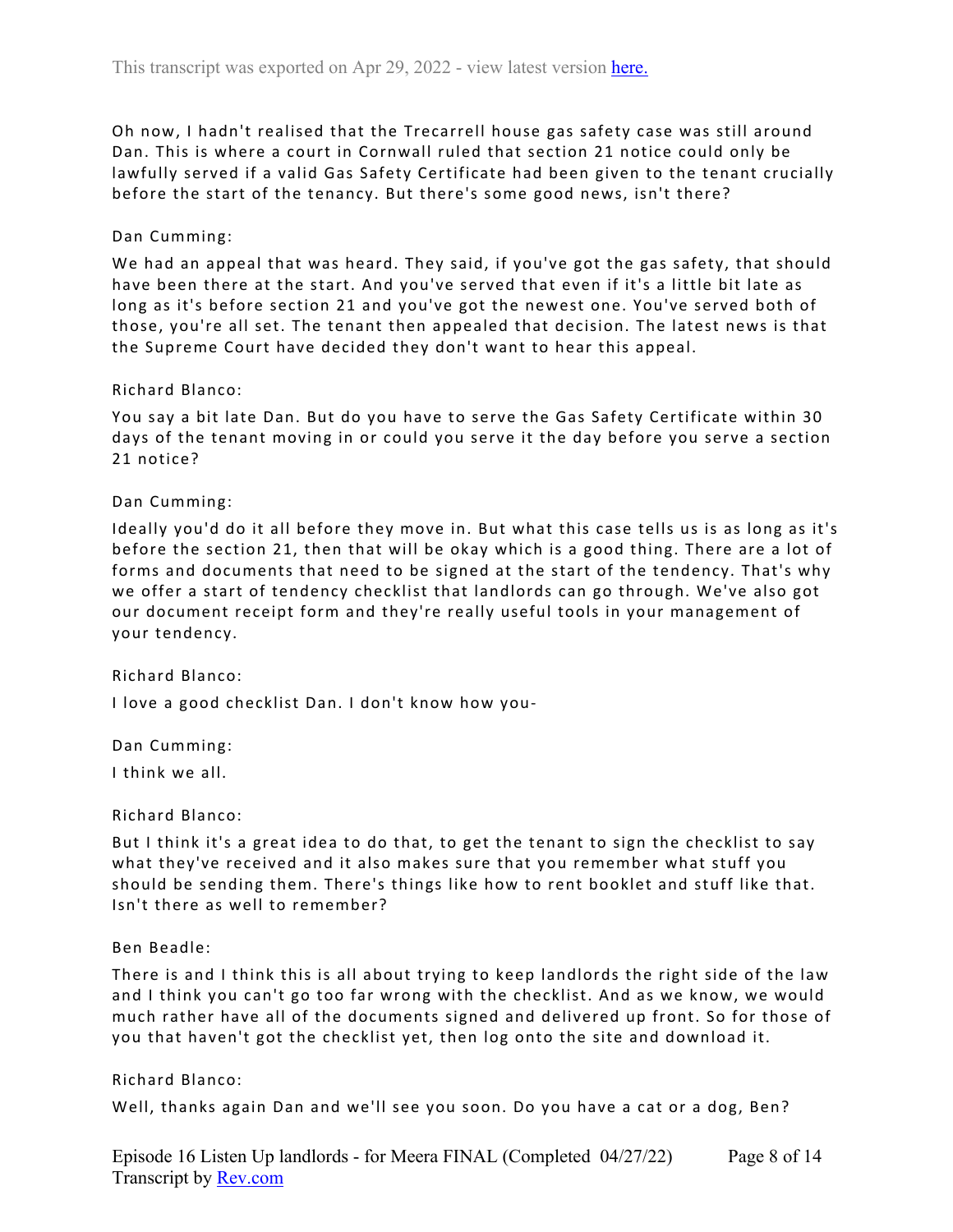## Ben Beadle:

I don't actually but I did used to keep chickens, Richard. I used to have four beautiful chickens a few years ago. I went on holiday for a few weeks, my mother looked after and I came back and they'd eaten my whole garden. So after that I haven't had any pets yet, just the chickens.

## Richard Blanco:

Right, okay. I did have a friend actually who kept an eel in his bath which is quite extraordinary. I've just got fish in the garden pond, doing nothing more extravagant than that. But what we're interested today actually is whether you let your tenants keep pets Ben? How about that?

### Ben Beadle:

Well, again, the tenancy that I was using, the NRLA checklist, for very recently is for a family with a kitten. So yes, I've got. Those folk will be moving in, they've got a little kitten. One of my student houses has got, I think a fully fledged cat now and a gerbil. But of course, I think landlords most worry about cats and dogs. But I do put a word of caution to that, about chickens, because if you've got a garden it will be destroyed. But yeah, I'm very pet friendly in the right sort of environment.

## Richard Blanco:

Well, I had no idea actually about the whole chicken thing.

Ben Beadle:

Yes.

# Richard Blanco:

Well, increasingly landlords do not allow pets and this flies in the face of the growth in pet ownership during the pandemic. Although, the government has changed its model of tenancy agreements to encourage letting to pets, take up of the document by landlords is low.

### Richard Blanco:

Our guest today, Jen Berezai from AdvoCATS says that it is the 2019 Tenants Fees Act that is at the heart of this growing problem. AdvoCATS is undertaking a joint research project to gather accurate data on the damage caused in rental accommodation by both tenants and pets, the cost to landlords and how this is recovered.

### Ben Beadle:

Jen, thanks very much for joining us and welcome to the podcast. Maybe you might just, for those that haven't yet seen the light, set out the benefits to landlords and tenants of having a cat, for example.

Jen Berezai: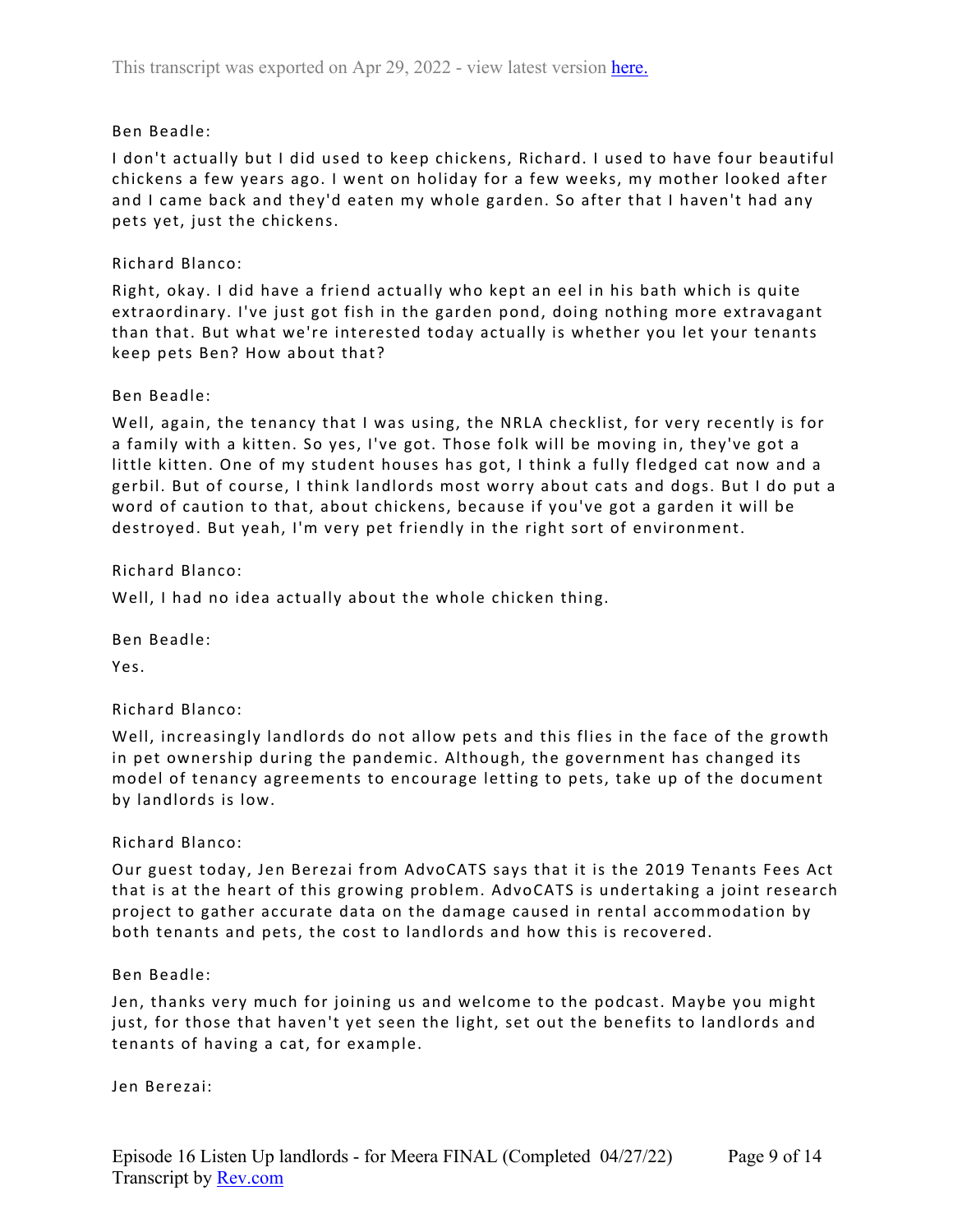Certainly the benefit to tenants is animal companionship and that's really been highlighted by the pandemic that people who perhaps had never experienced isolation or loneliness before because of their personality, their job situation suddenly found that thrust upon them. So a lot of people have woken up to the benefits of animal companionship both for your mental health and your physical health.

## Jen Berezai:

There are various findings showing that the NHS could be saved, just under two and a half billion pounds a year by more pet ownership because of reduced visits to GPs and prescriptions for things like antidepressants and blood pressure medication. So there are those benefits.

## Jen Berezai:

The benefits to the landlord is that tenants with pets do tend to stay in their tenancies longer. So there are less voids and there are better to built up with the tenant.

## Ben Beadle:

Indeed. But give us a sense of how difficult it could be for tenants to find a landlord who accepts that argument?

### Jen Berezai:

Well, NOAH, the National Office for Animal Health recently conducted a survey with tenants and 84% had experienced at least some difficulty in finding somewhere to rent that would set their pets. So it is a very sizeable problem.

### Richard Blanco:

And what do you think landlords are actually worried about Jen?

### Jen Berezai:

They're worried about damage. They're worried about the risk of damage. Survey work undertaken by Battersea in conjunction with NRLA showed that 60% of landlords were concerned about damage to the property.

### Jen Berezai:

Similar research conducted about two or three years beforehand with Cats Protection showed that there was a big difference though, between fear and reality, perception and reality. Something like 65% of landlords for example, were worried of about flee infestation if they allowed pets and only 2% of the landlord surveyed had ever experienced any problems that. But there is obviously a risk and a landlord is renting a property as a business. And if there is a risk, they need to be able to mitigate that risk.

### Richard Blanco: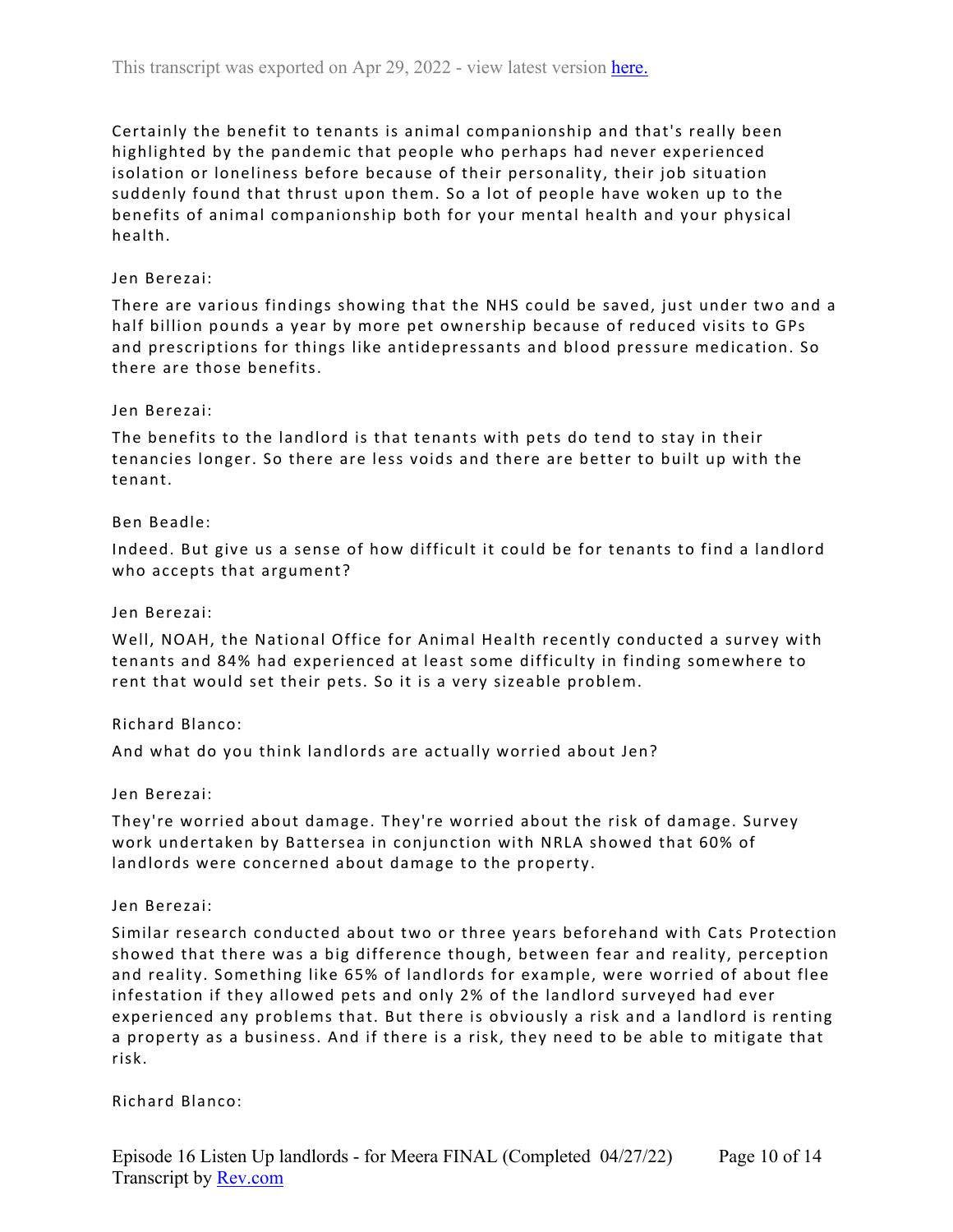And tell us about the research that you're carrying out and how landlords can help with this.

### Jen Berezai:

What we're doing in conjunction with NRLA, Propertymark and LandlordZONE is 12 very straightforward questions that we're asking landlords to try and drill down further into the types of damage caused. So for example, by a pet, by a child, by an adult comparing that to arrears as well. The average cost of such damage and the method of recovery if any for those costs. We're also looking at the area the landlords are in operating, the number of properties that they have and asking them what they think would persuade more landlords to be pet friendly.

## Ben Beadle:

And Jen talk us through good practise. So what should landlords be asking for if they're thinking of accepting an animal?

## Jen Berezai:

They need to check about responsible pet ownership. So I would advise them to ask for a vet reference, a letter from the vet confirming that the animal is in receipt of regular health checkups, flee and worm treatment is neutered, all that sort of thing. To actually meet the animal and the tenants as well if possible, get an idea of its temperament and also see it in its current living environment so you can see if there's any damage.

# Ben Beadle:

Wow. I'd have to say, I'd never thought of going to meet pet. I thought the tenants were my primary concern but that's really sound advice I think. But we've heard that some landlords have agreed additional pet rent with tenants. Could you explain the background behind that?

### Jen Berezai:

The background behind that boils back down to the introduction of the Tenant Fees Act in 2019 and the five week deposit cap, which is essentially the month rent that a landlord would ask for upfront to cover any arrears or any damage. It prohibits a landlord being able to ask for a separate pet deposit or ask that a tenant has valid pet damage insurance.

### Jen Berezai:

So basically, landlords as an option will choose to charge additional pet rent as being some way of getting some funds in place should there be any damage and the average is around about 25 pounds per pet. So if you say, have one cat, you are paying an extra 300 pounds a year for that animal. And apart from obviously being able to have the animal in the property, not necessarily getting any benefit which you would get if you had pet damage insurance, you'd get no claims, bonus and that sort of thing.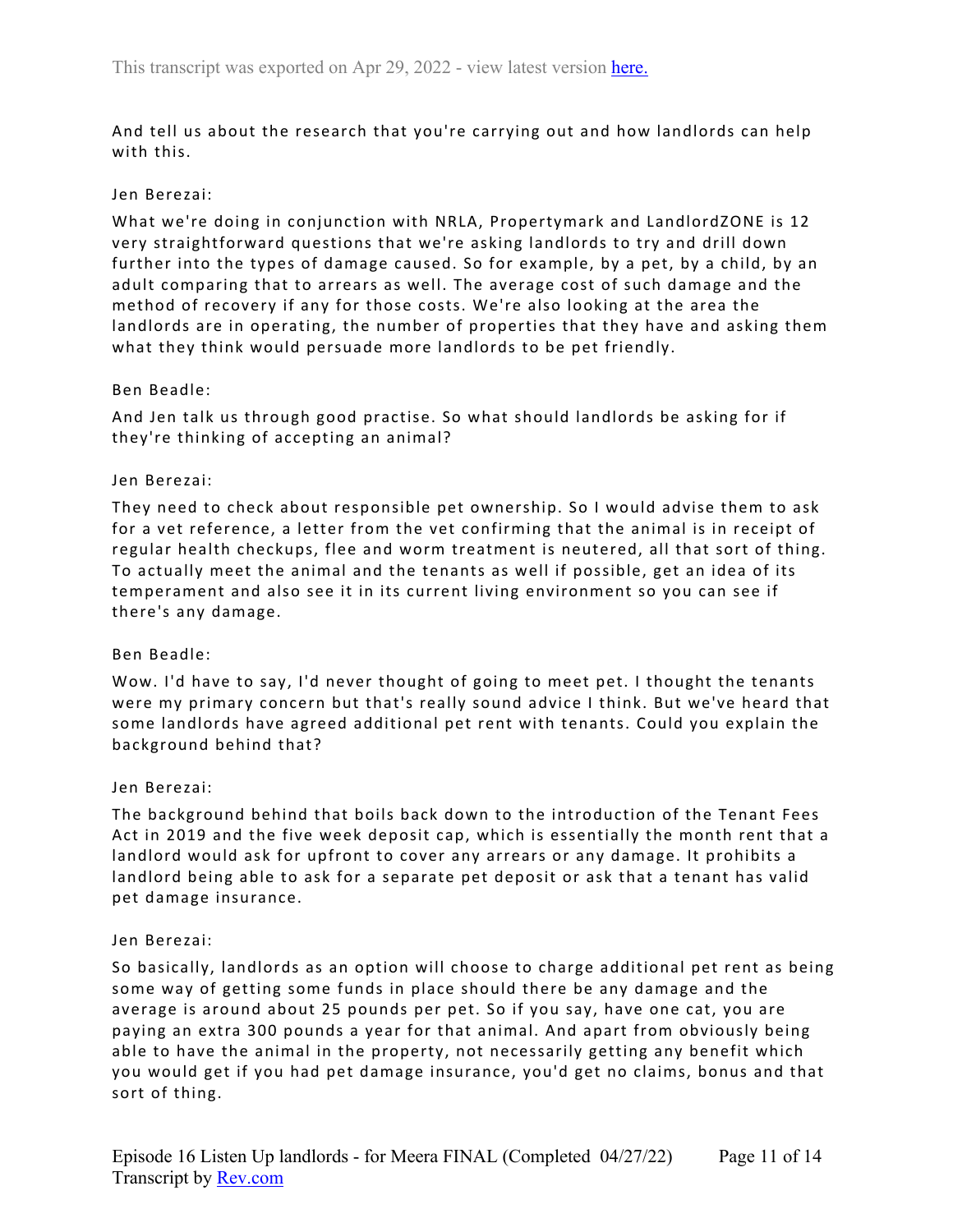## Ben Beadle:

Yeah. So effectively that's adding a cost to the rent that wouldn't ordinarily be there. So you are looking at potential change as we are to the Tenant Fees Act calling for an option to request a pet deposit from the tenant.

## Jen Berezai:

Yeah, we're looking to ask the government to put two options in place so that a landlord can either request a separate capped pet deposit. And we say financially capped because otherwise it's geographically unbalanced because a week's worth of rent in Surrey is not the same as in Sunderland but a new cap pet probably costs around about the same. So a financially capped pet deposit or to be able to stipulate to a tenant if you want to come into my property with a pet, you must have pet damage insurance.

### Richard Blanco:

So Jen, how would a pet damage insurance scheme work? Would the landlord or the tenant take it out?

### Jen Berezai:

It would be for the tenant to take out because we believe that the responsibility, the onus for any cost recovery should lie with them. So that if there's a claim, then it's the tenant that gets the increased premium for when the policy is renewed and not the landlord, that would be unfair.

# Richard Blanco:

And then of course, you've got the issue of how does the landlord determine that the tenants definitely taken it out? And what if the tenant refuses to claim when the landlord thinks that they should be claiming for something?

### Jen Berezai:

If the tenant refuses to claim I would imagine that would go through the same resolution mechanisms that exist now with redress schemes, proof of insurance. The landlord could request to see a copy of the insurance certificate, the insurance documentation. I think that does have to be a little element of trust there. And if you meet your tenant, they pass your tenant checks. Then if they show you that they have insurance, you need to have a bit of a leap of faith and assume that yes they do have that insurance.

### Richard Blanco:

And how would you differentiate between something that can be claimed for an insurance and something that might be covered by the deposit?

### Jen Berezai:

I think that would be down to the total cost involved and if there was any other damage. If tenants had caused damage that already ate up the whole deposit and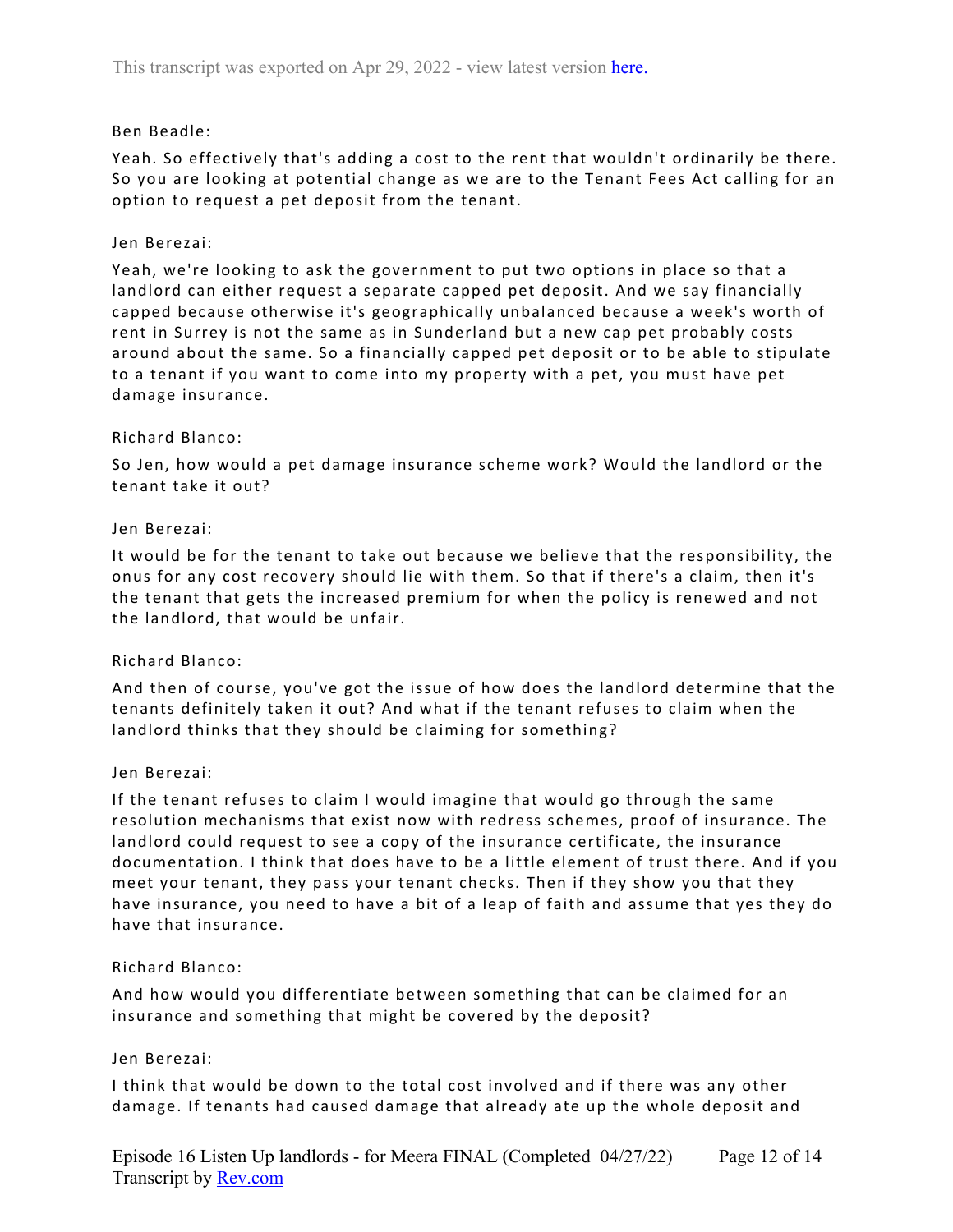there was pet damage as well, then it would be time to look at the pet damage policy.

### Richard Blanco:

Okay. And you are lobbying to get the Tenant Fees Act amended. What's the process?

### Jen Berezai:

Well, we met with housing minister, Eddie Hughes just before Christmas and put various information to him including the Battersea, NRLA and NOAH research that hadn't been published at the time. And I think it's safe to say that he was quite shocked by the scale of the problem, talked about going through due process and I understand that anything governmental has to go through a process and will take time. He was going to get his staff to look into the problem more and promised us a meeting late spring, early summer. So we're hoping for that in the next six to eight weeks or so.

## Jen Berezai:

And we've been conducting this research in the meantime so that we can counter the question of, well, it's a five week deposit cap. So a landlord could ask for four weeks as a deposit and one week for the pet. We want to see just how realistic that proposal is. So we're hoping the data is going to show that. And then it's just a question of getting more organisations on board. I think we're currently on about 37 organisations backing us plus 40 MPs and peers.

### Ben Beadle:

And Jen, just for those that are listening that maybe haven't seen the research, the survey that you've put out. What's the best way to be able to participate in the research?

### Jen Berezai:

The best way is to look on Twitter, follow us on Twitter, we're @advocatsem and every single day we're putting up couple of supporter means. So one for organisations, one for politicians and the survey link is in there.

### Richard Blanco:

I've got a quick question for you actually, Jen. I had some tenants who snuck a cat in without telling me and I was a bit cross with them. I would go over and do a repair because they let me go in with the keys and there'd be a cat around. The cat doesn't have permission to be here. I mean, how should I manage a situation like that?

### Jen Berezai:

I would speak to your tenants. The chances are they were probably scared you'd say no and couldn't bear to give up the cat. So they just snuck the cat in and we know it happens. We can't condone it but we can understand why it happens. I would speak to them. I would ask them to retrospectively provide you with information about that